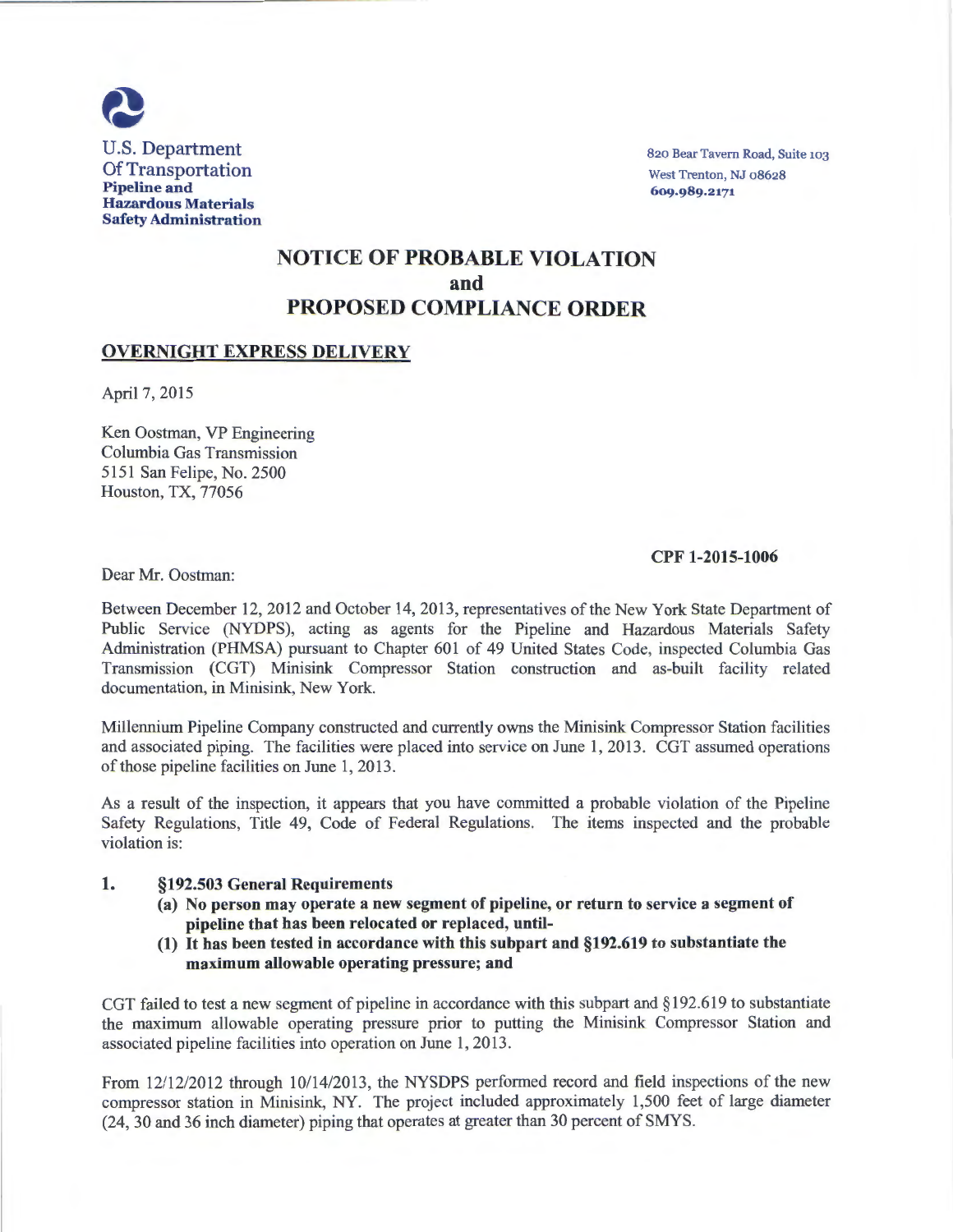#### **1-2015-1006**

- 1. The records review identified approximately 844 welds made in the shop and 59 welds made in the field.
- 2. Millennium hydrostatically tested the piping at the manufacturer.
- 3. The pipe lengths were then cut apart and transported to the field
- 4. The pipe was joined by field welds at the site of the new compressor station
- 5. A total of 59 welds were made in the field on the large diameter piping. None of the welds were strength tested.

NYSDPS asked Millennium if any of the field welds were included in the hydrostatic test that was performed at the manufacturer's shop. Millennium stated that field welds were 100% radiographed but they were not hydrostatically tested after the completion of field construction because Millennium did not want to risk the intrusion of residual water into its compressors.

PHMSA reviewed the following interpretation:

- 1. Interpretation: PI-94-024 Date: 06-07-1994 states that "In accordance with §192.503(a) in Subpart J, the entire replaced segment must be tested in accordance with Subpart J and §192.619, except the tie-in joints that are excepted under §192.503(d). It should be noted that the joints connecting the several pipe lengths are not tie-in joints..."
- 2. The line piping in question with the Minisink Compressor station fits the "joints connecting several pipe lengths are not tie-in joints" discussion in the interpretation above, and therefore they require a pressure test after several pipe lengths were welded together.

For short sections of pipe,  $\S 192.505(e)$  provides an exception for conducting a post installation strength test if the test is considered impractical. PHMSA does not believe that the large diameter piping installed during the Minisink Compressor Station construction meets the "impractical" exemption allowed by §192.505(e).

Therefore, CGT failed to test a new segment of pipeline in accordance with this subpart and §192.619 to substantiate the maximum allowable operating pressure prior to putting the Minisink Compressor Station and related pipeline facilities into operation on June 1, 2013.

Evidence is based on Minisink Compressor Station information, including as-built piping facility drawings, pressure test records, and CGT correspondence collected by NYSDPS during the inspection. A PHMSA interpretation is also part of the evidence.

#### Proposed Compliance Order

Under 49 United States Code, § 60122, you are subject to a civil penalty not to exceed \$200,000 per violation per day the violation persists up to a maximum of \$2,000,000 for a related series of violations. For violations occurring prior to January 4, 2012, the maximum penalty may not exceed \$100,000 per violation per day, with a maximum penalty not to exceed \$1,000,000 for a related series of violations.

We have reviewed the circumstances and supporting documents involved in this case, and have decided not to propose a civil penalty assessment at this time.

With respect to item 1 pursuant to 49 United States Code § 60118, the Pipeline and Hazardous Materials Safety Administration proposes to issue a Compliance Order to CGT. Please refer to the *Proposed Compliance Order,* which is enclosed and made a part of this Notice.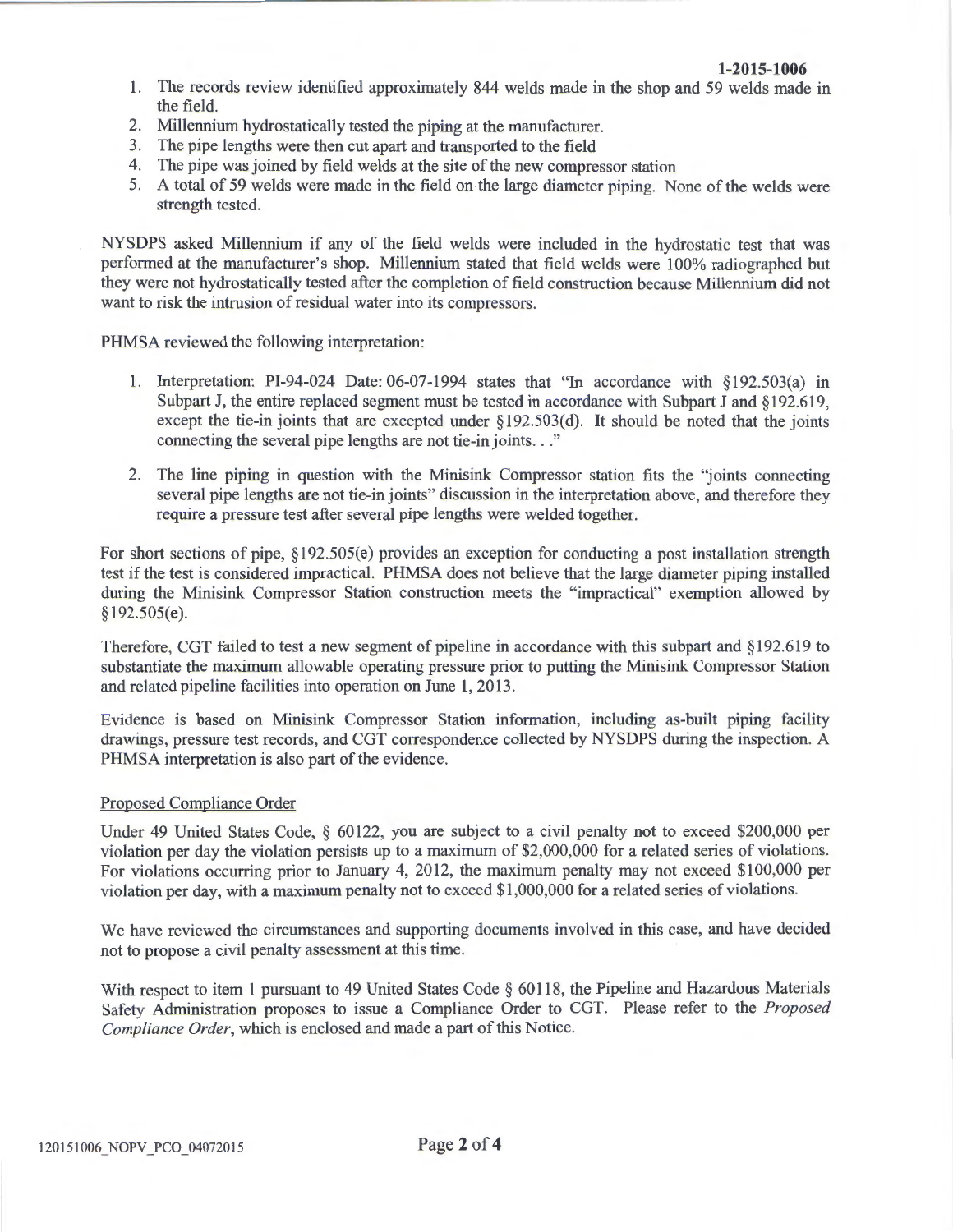#### Response to this Notice

Enclosed as part of this Notice is a document entitled *Response Options for Pipeline Operators in Compliance Proceedings.* Please refer to this document and note the response options. Be advised that all material you submit in response to this enforcement action is subject to being made publicly available. If you believe that any portion of your responsive material qualifies for confidential treatment under 5 U.S.C. 552(b), along with the complete original document you must provide a second copy of the document with the portions you believe qualify for confidential treatment redacted and an explanation of why you believe the redacted information qualifies for confidential treatment under 5 U.S.C. 552(b). If you do not respond within 30 days of receipt of this Notice, this constitutes a waiver of your right to contest the allegations in this Notice and authorizes the Associate Administrator for Pipeline Safety to find facts as alleged in this Notice without further notice to you and to issue a Final Order.

Please submit all correspondence in this matter to Byron Coy, PE, Director, PHMSA Eastern Region, 820 Bear Tavern Road, Suite 103, W. Trenton, NJ 08628. Please refer to **CPF 1-2015-1006** on each document you submit and please, whenever possible, provide a signed PDF copy in electronic format. Smaller files may be emailed to **Byron.Coy@dot.gov.** Larger files should be sent on a CD accompanied by the original paper copy to the Eastern Region Office.

Additionally, if you choose to respond to this (or any other case), please ensure that any response letter pertains solely to one CPF case number.

Sincerely,

 $B$ m<sup>2</sup> conf

Byron Coy, PE Director, Eastern Region Pipeline and Hazardous Materials Safety Administration

Cc: Mr. Kevin Speicher, NYSDPS

Enclosures: *Proposed Compliance Order Response Options for Pipeline Operators in Compliance Proceedings*